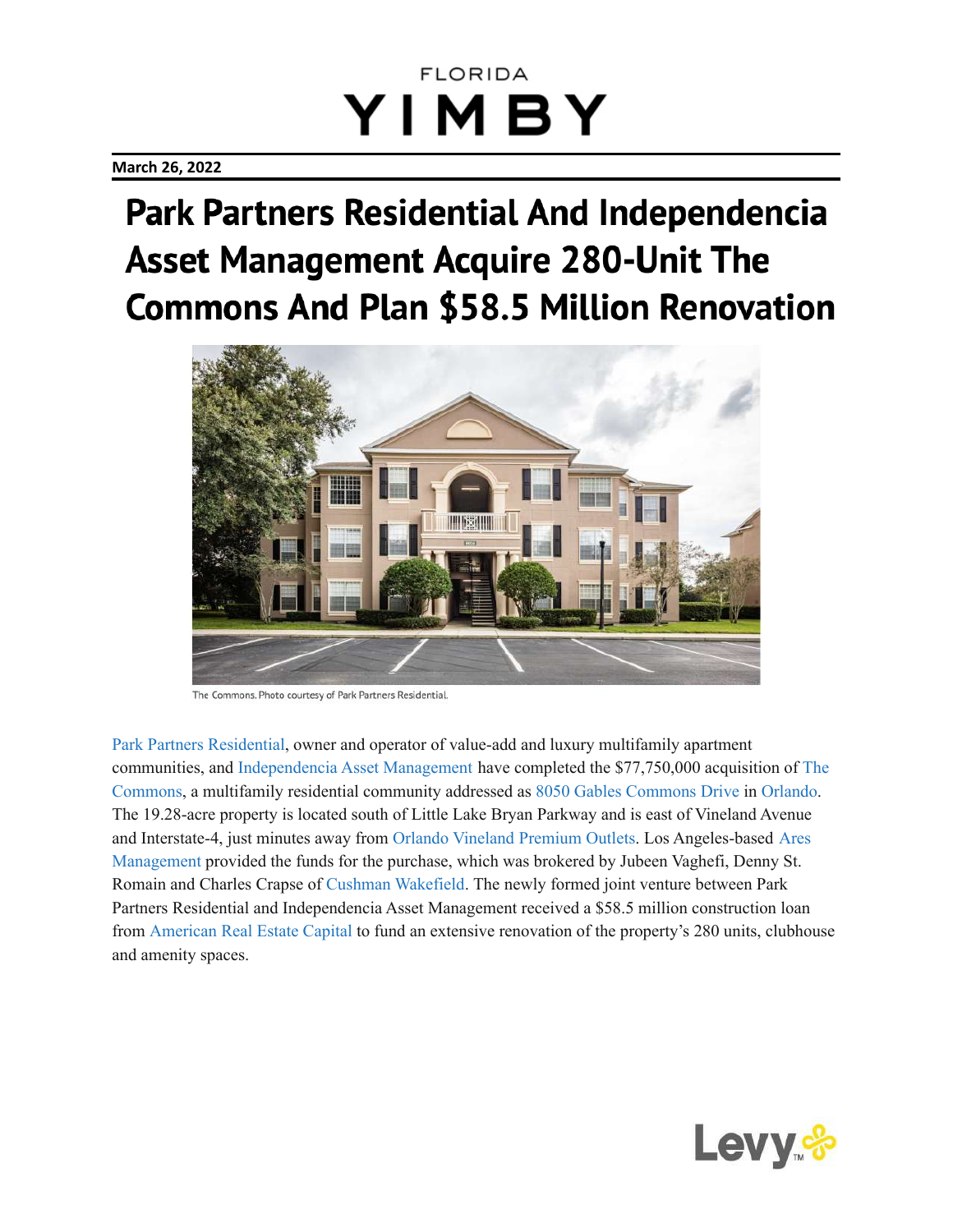

The Commons. Photo from Google Maps.



The Commons. Photo courtesy of Park Partners Residential.

"The Commons represents a unique opportunity for Park Partners Residential to acquire a well-maintained, vacant asset in the highly desirable market of Orlando and expand our operations to Central Florida," said Rob Romagnoli, Director of Acquisitions and Finance at Rosemurgy Properties. "Our renovation program includes all 280 units and upgrading each amenity space to reposition The Commons as a property that accurately serves the needs of modern renters. We look forward to executing the revitalization of The Commons."

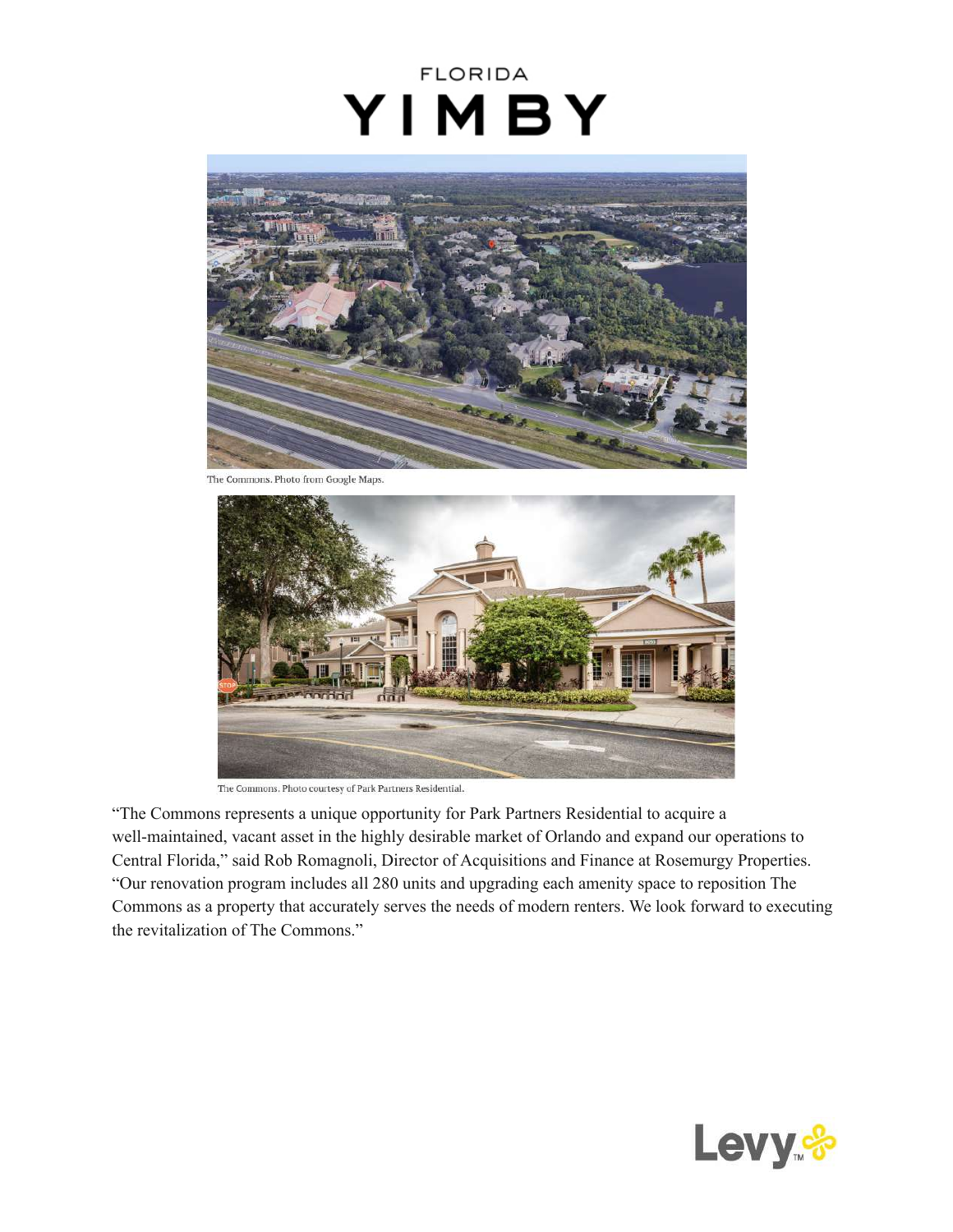

The Commons. Photo courtesy of Park Partners Residential.

The Commons is located at 8050 Gables Commons Drive in Orlando, Florida. The repositioning of the property will include extensive renovations to the pool, clubhouse and fitness areas along with the additions of a game room, co-working offices, dog parks and dog wash, a car washing station and outdoor activity deck with grill stations. Additions will include an array of wellness-focused amenities including a gym, sports court, and a basketball court along with a cardio gym with yoga and spinning areas.



The Commons. Photo courtesy of Park Partners Residential.